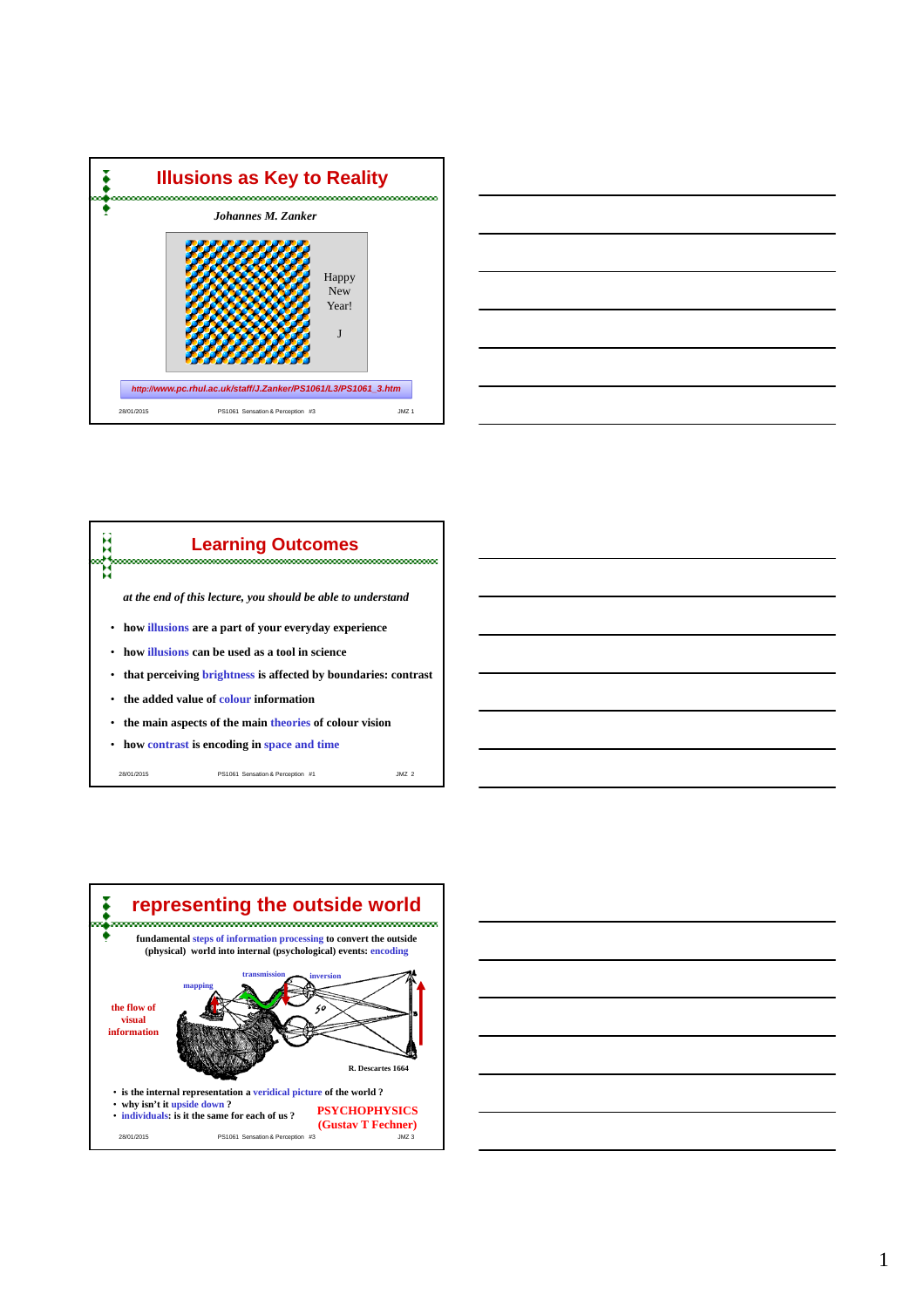

28/01/2015 PS1061 Sensation & Perception #3 JMZ 4



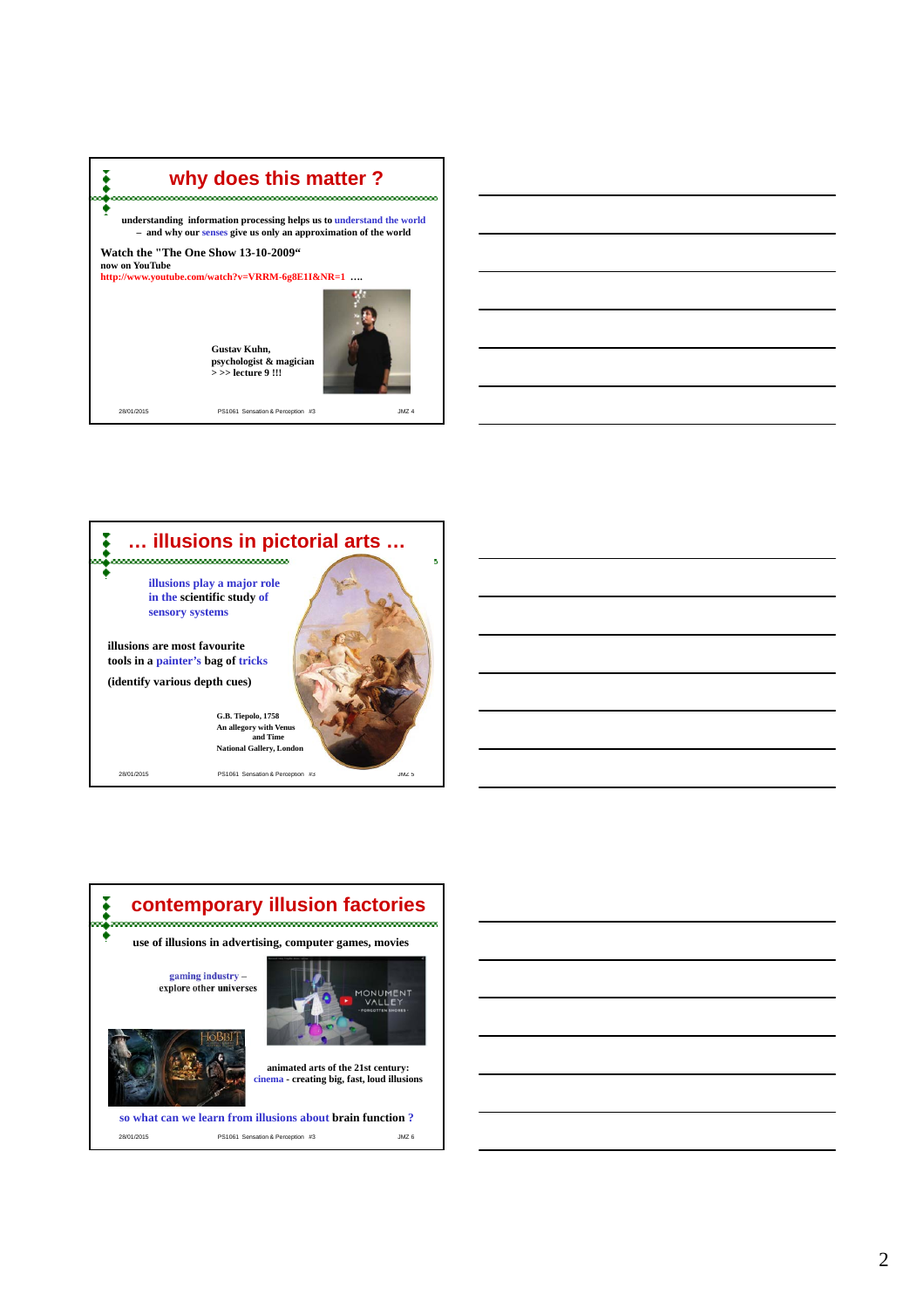









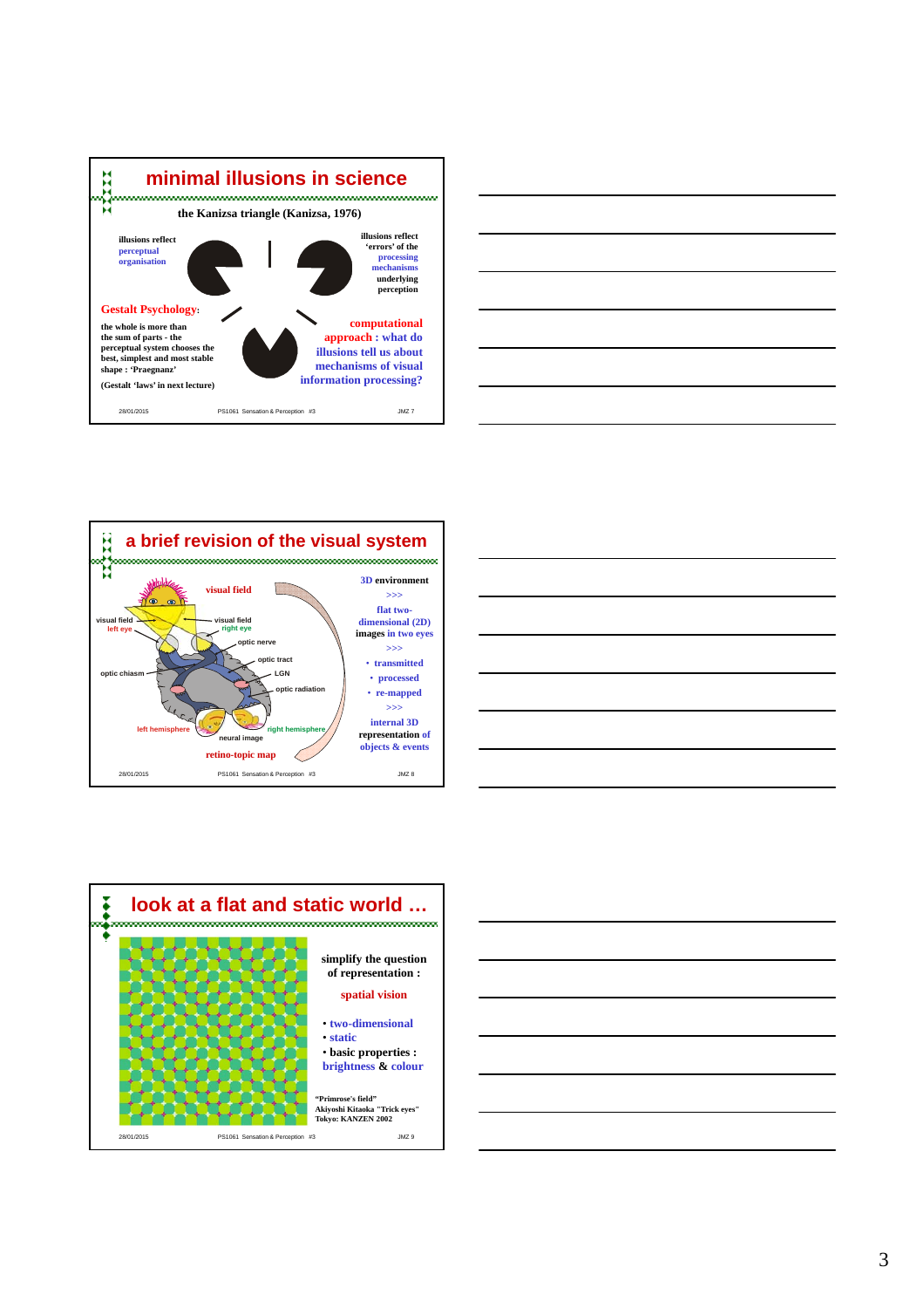

28/01/2015 PS1061 Sensation & Perception #3 JMZ 10 **what is the most meaningful measurement? absolute levels of grey ? differences between neighbouring regions: contrast ?**









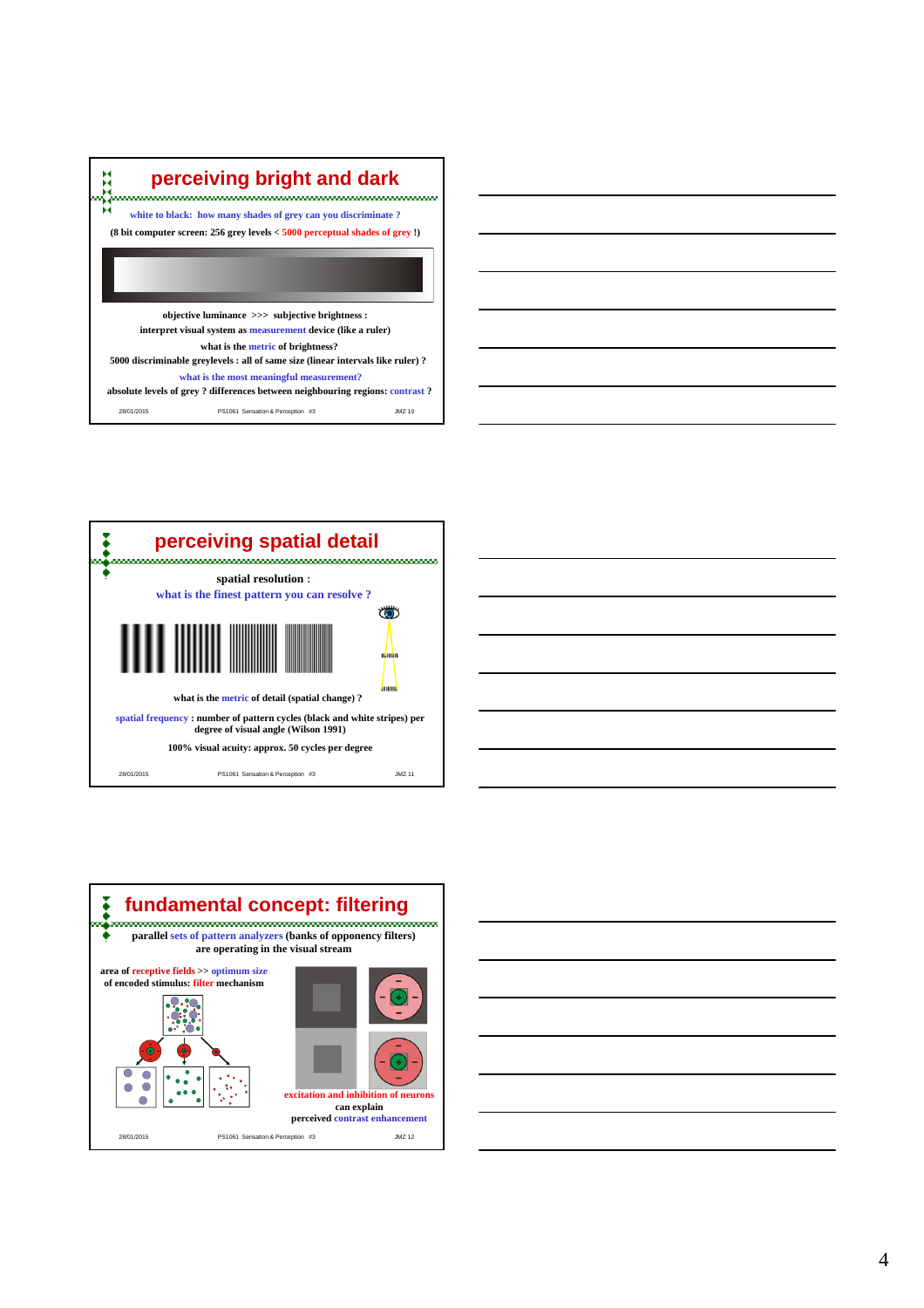









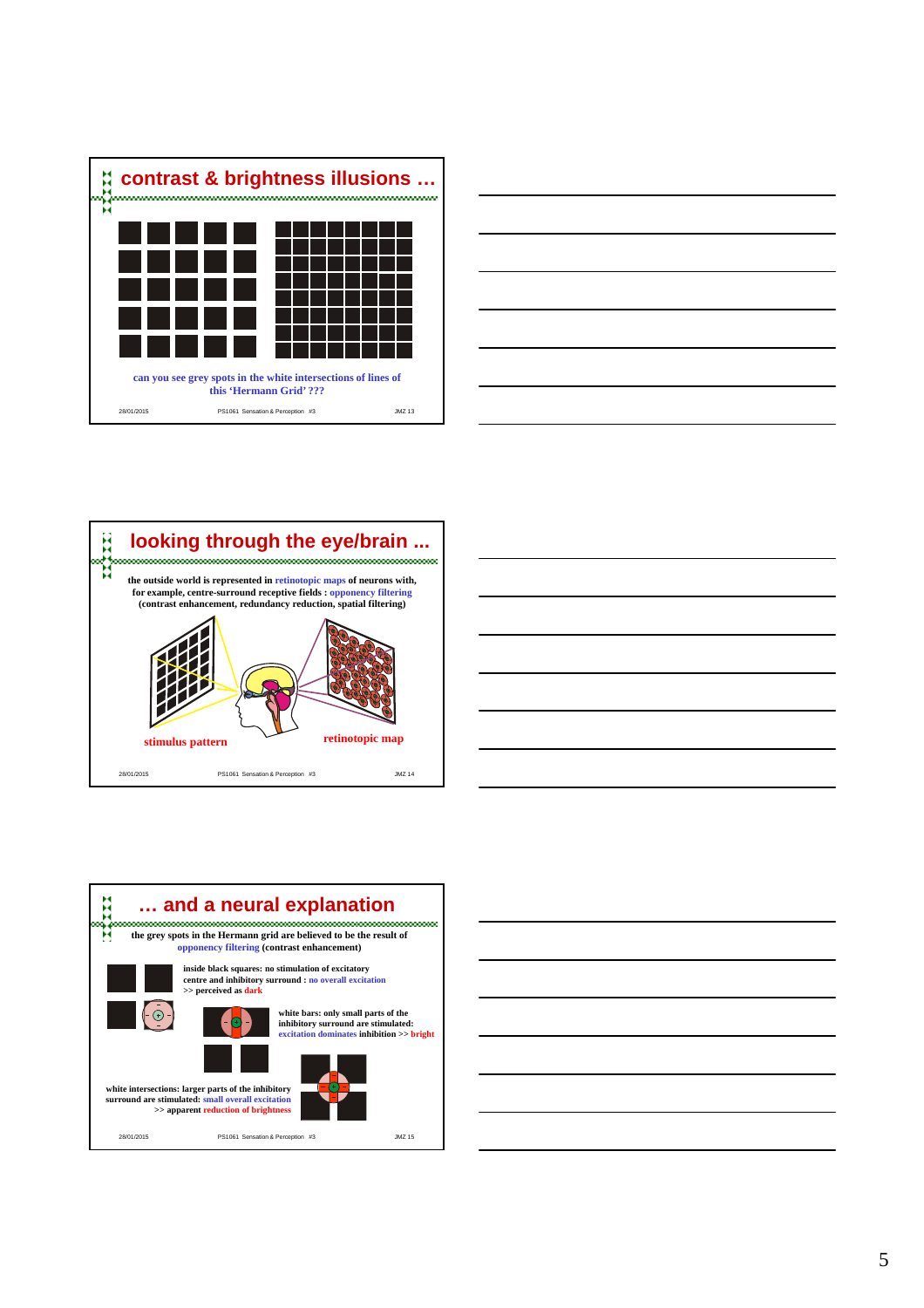









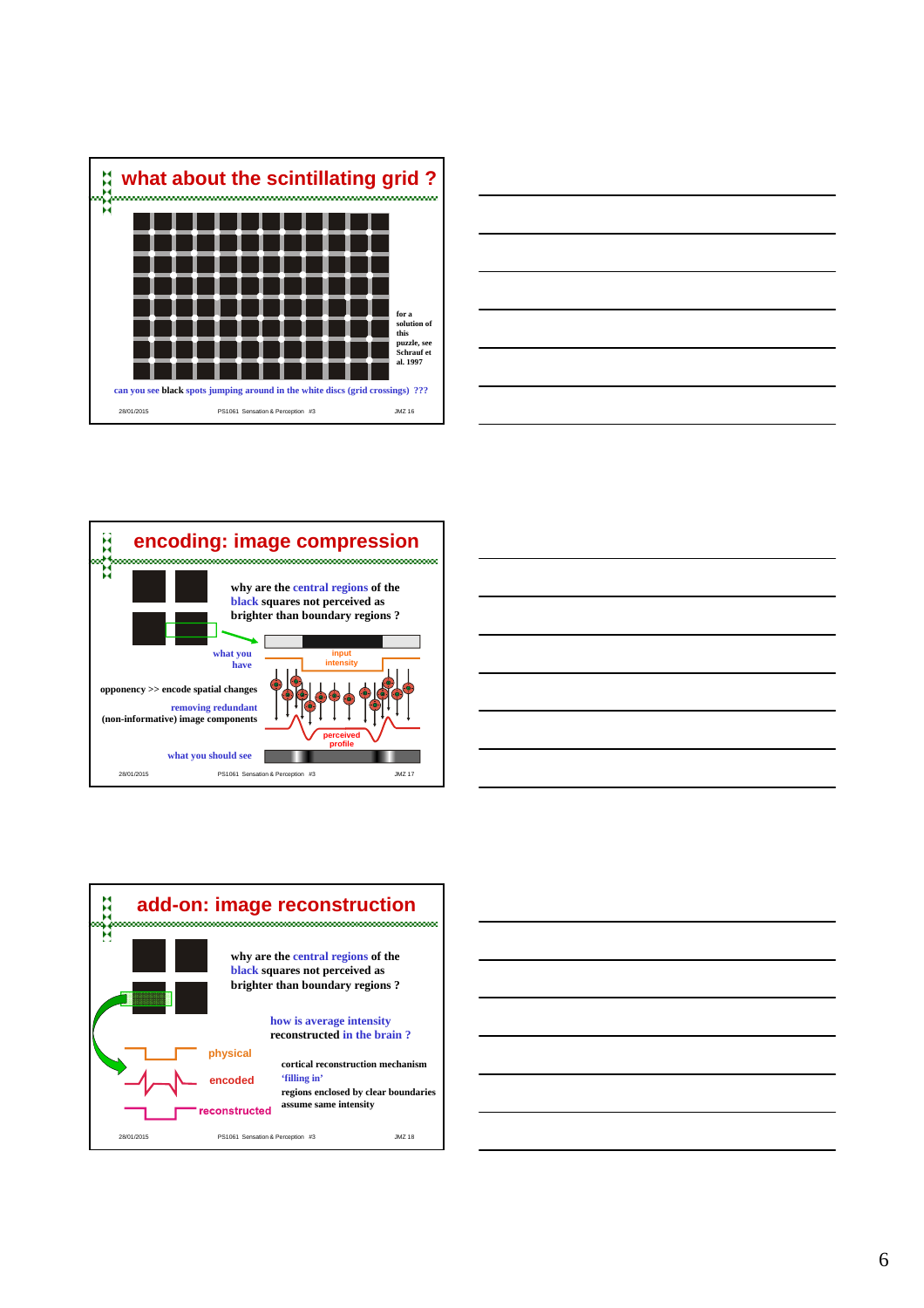









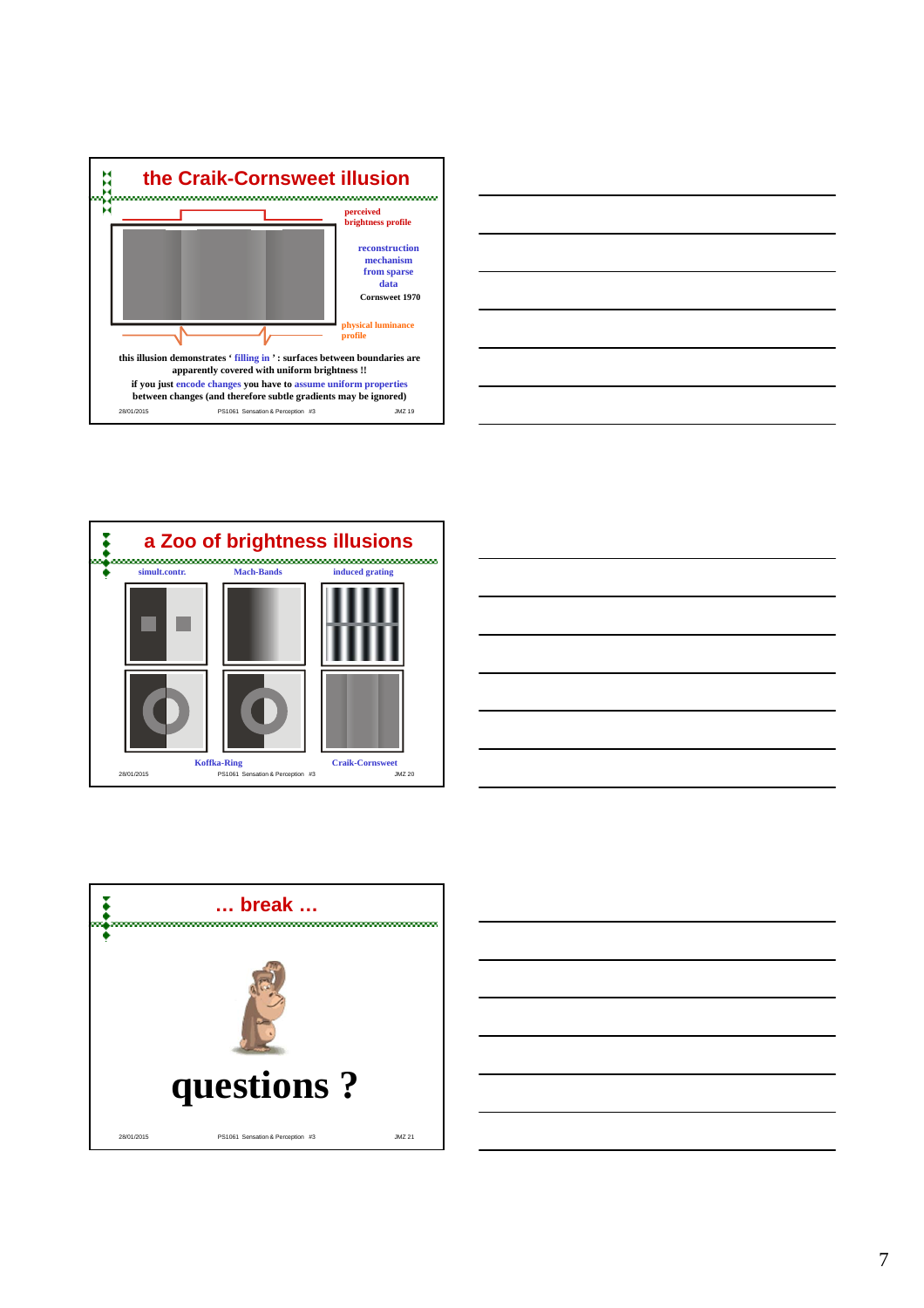









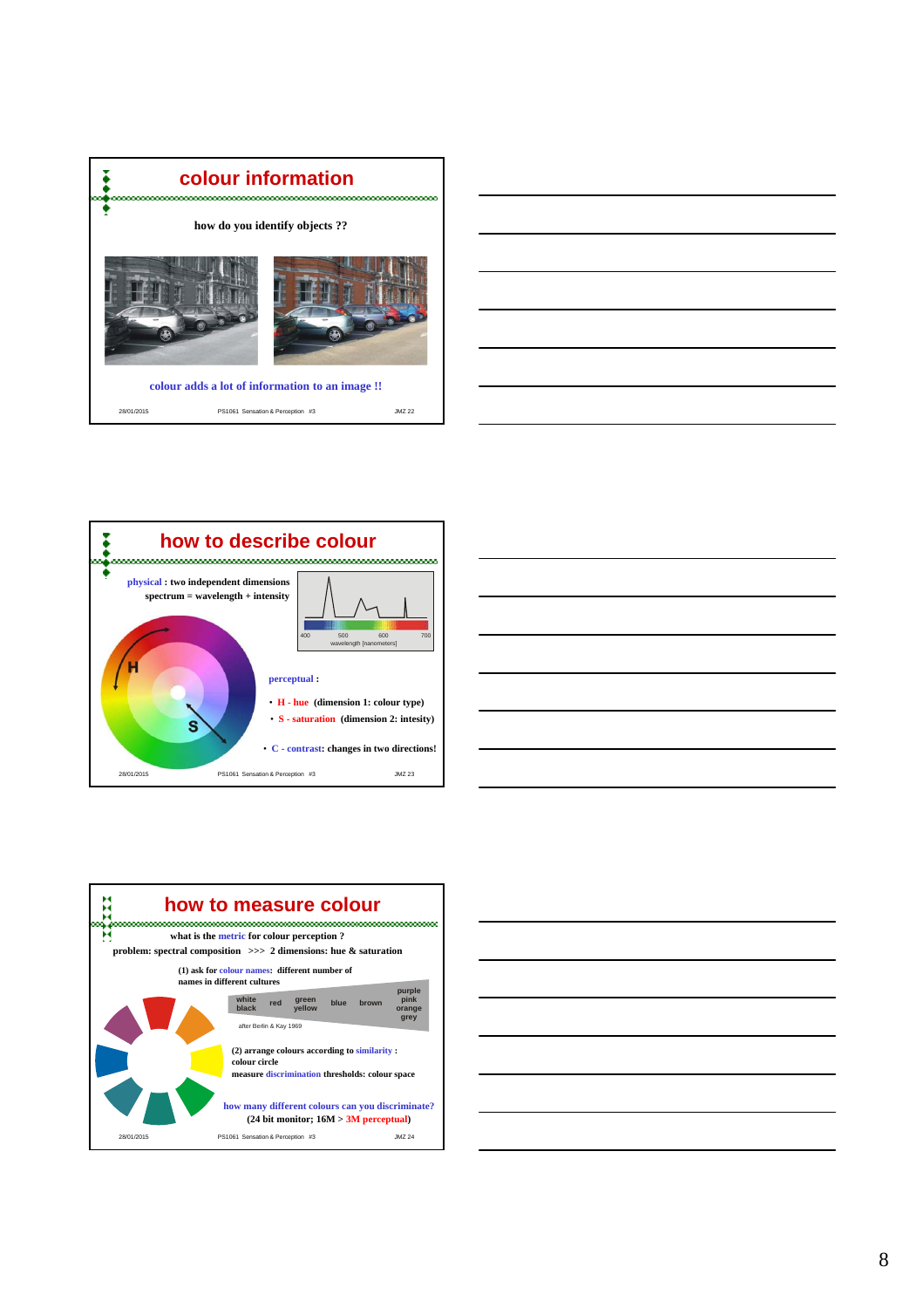









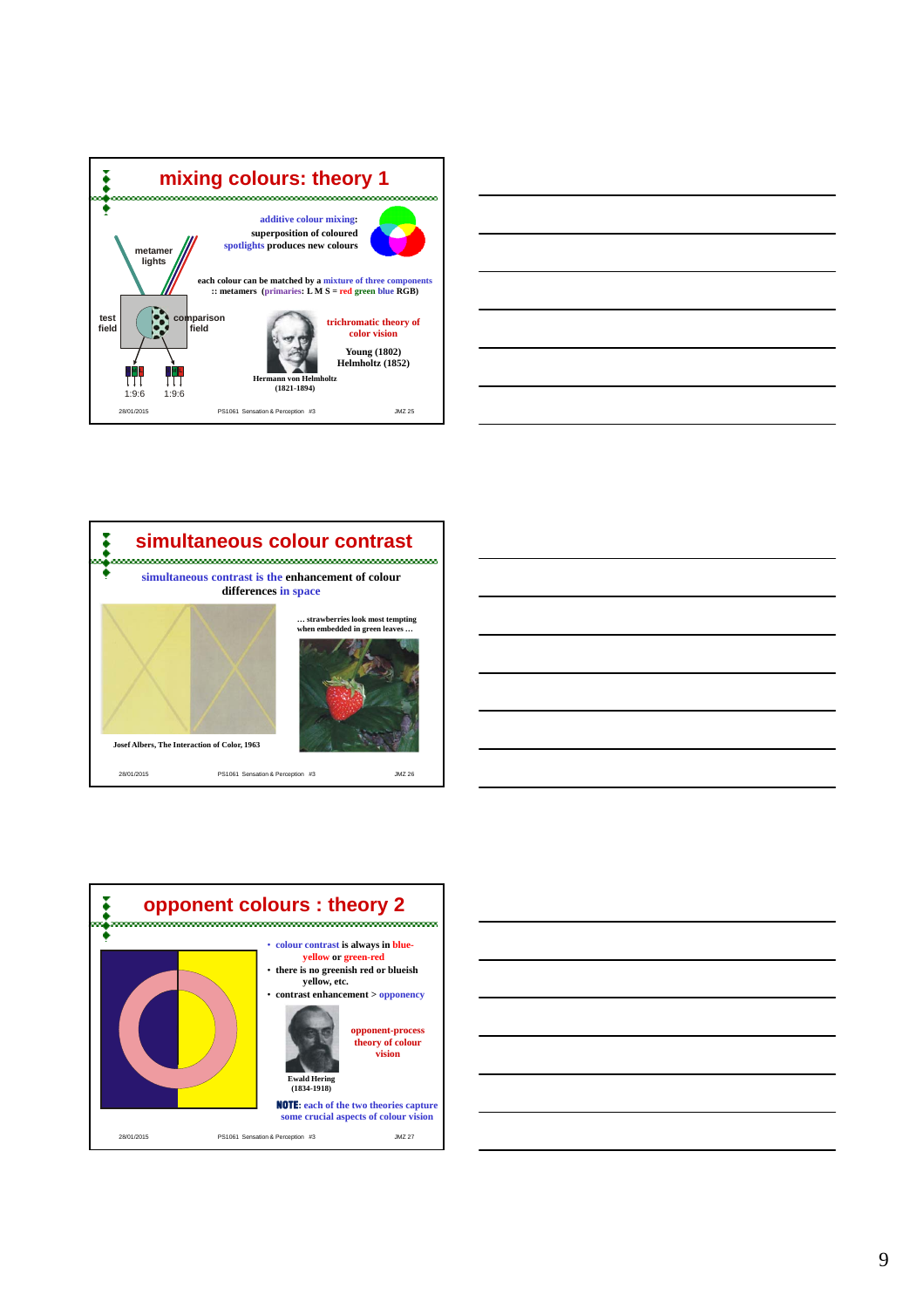







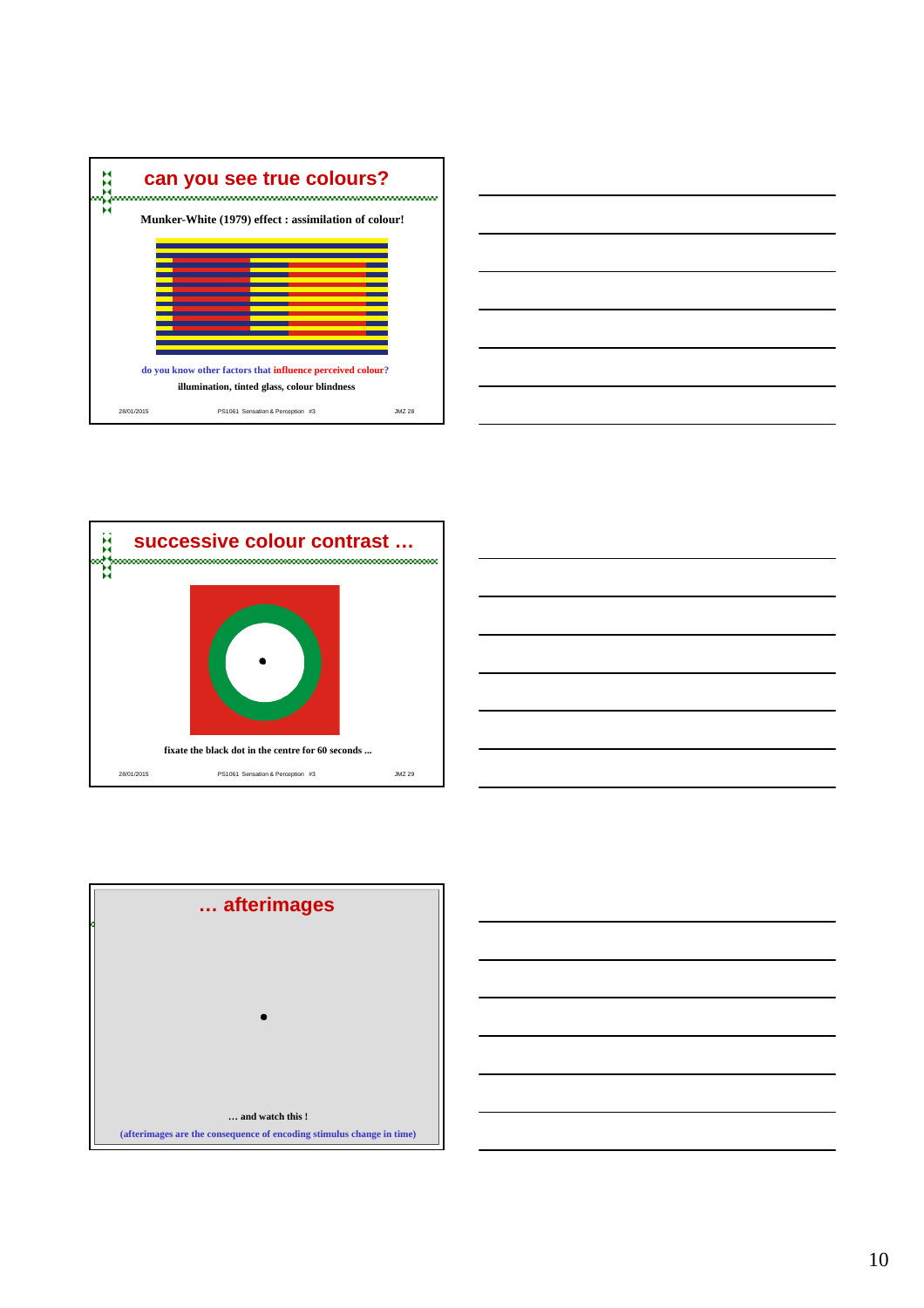## **the logic of aftereffects**<br> **the logic of aftereffects so what happened? (1) adaptation :**  • **after green-red stimulus onset the response jumps to a maximum value and then gradually returns to resting levels** • **NOTE: this encodes only changes (remove redundancy in time) (2) opponency :** • **stimuli of opposite quality (red-green) are subtracted from each other** • **NOTE: this is conventional feature contrast enhancement (3) aftereffect :** • **after stimulus offset grey (= red + green light) appears red where the green channel is adapted: larger neural signal for red than for green : imbalance** • **NOTE: this creates contrast enhancement in the time domain**

28/01/2015 PS1061 Sensation & Perception #3 JMZ 31

**contrast in space and time** ă **successive and simultaneous contrast illusions demonstrate that: image properties are not perceived in absolute terms, but relative to context** (in space & time !!) **in other words: contrast encoding is a fundamental process in the visual system in the spatial and temporal domain What does this mean ? we have a starting point to develop a general theory of vision, such as: opponency filters (centre-surround receptive fields) increase/decrease the apparent brightness of a line in front of a darker/brighter background - correspondingly for colour, other features (even faces), and for temporal relationships** 28/01/2015 PS1061 Sensation & Perception #3 JMZ 32

28/01/2015 PS1061 Sensation & Perception #3 JMZ 33 *http://www.pc.rhul.ac.uk/staff/J.Zanker/PS1061/L3/PS1061\_3.htm* **see also chapter 3 & 4 of Zanker 2010;**  and 'Visual Illusions' R.L.Gregory, Scientific American 219, 1968 • **how far does this approach take us to understand a large variety of illusions ?** • **illusions often are explained as constructing solutions to puzzles, but many of them are a consequence of basic information processing mechanisms** • **opponency can account for a number of illusions such as aftereffects and contrast enhancement, but additional mechanisms (like filling-in) are required to deal with other aspects of perception** • **opponent encoding by centre-surround receptive fields - or filters - is a crucial strategy to increase contrast and remove redundancy, and is common in the processing of brightness, colour, etc.**  • **visual information is re-organized, compressed, and categorized by parallel and hierarchical processing in the visual stream summary: brightness & colour**